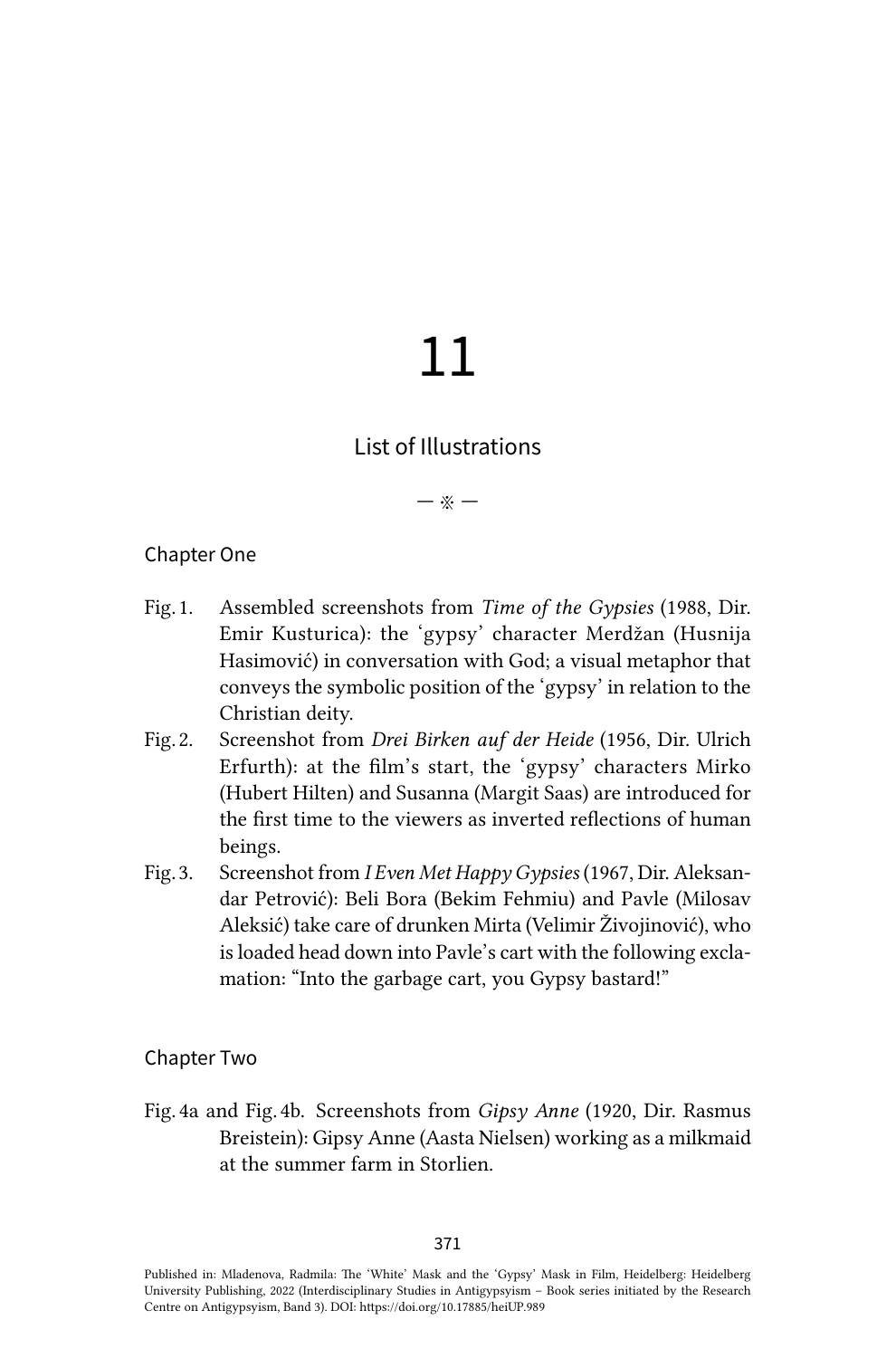#### Chapter Three

- Fig. 5. Screenshot from *The Adventures of Dollie* (1908, Dir. D.W. Griffith): clad in a radiant white dress, little Dollie (Gladys Egan) is contrasted to her 'gypsy' abductor (Charles Inslee), whose shady figure looms threateningly behind her.
- Fig. 6. Film still from *Zigeuneren Raphael* (1914, Dir. unknown): the 'gypsy' interlopers posing a threat to the unity of Baron Wilhelm's family. Film still courtesy of the Danish Film Institute.
- Fig. 7. Film still from *Zigeuneren Raphael* (1914, Dir. unknown): the once stolen-child Raphael (Emanuel Gregers) participates in a dangerous circus act in which the 'gypsy' princess Zelma (Emilie Sannom) plays a knife-thrower, aiming at him, while the 'white' lady Inger (Zanny Petersen) acts as his protectress. Film still courtesy of the Danish Film Institute.
- Fig. 8. Film still from *Zigeuneren Raphael* (1914, Dir. unknown): the 'gypsy' king (Valdemar Møller) leaves the stolen count's heir on the ground, which leads to the incident with the snake-bite. In the still, the 'gypsy' king, who blends in with nature, is even shown to hold a writhing snake directly above the child's head. Film still courtesy of the Danish Film Institute.
- Fig. 9. Screenshot from *Betta the Gypsy* (1918, Dir. Charles Raymond): Betta (Marga Rubia Levy) and her beloved Hubert (Edward Combermere), both dressed in photogenic striped clothing, take a love pledge by making a small cut on the wrist and mixing their blood.
- Fig. 10a and Fig. 10b. Screenshots from *The Hunchback of Notre-Dame* (1939, Dir. William Dieterle): two-shots of Maureen O'Hara as Esmeralda and Edmond O'Brien as Pierre Gringoire: both characters share the same skin colour, 'white'.
- Fig. 11a and Fig. 11b. Screenshots from *The Hunchback of Notre-Dame* (1939, Dir. William Dieterle): Esmeralda's and Gringoire's black-and-white costumes mark their lower social rank, their social 'non-whiteness'.
- Fig. 12a and Fig. 12b. Screenshots from *The Hunchback of Notre-Dame* (1939, Dir. William Dieterle): the white costumes of Phoebus (Alan Marshal) and his blonde fiancée Fleur de Lys (Helene Whitney) mark their high social station, their social 'whiteness'.
- Fig. 13a and Fig. 13b. Screenshots from *The Hunchback of Notre-Dame* (1982, Dir. Michael Tuchner): a medium shot of Lesley-Anne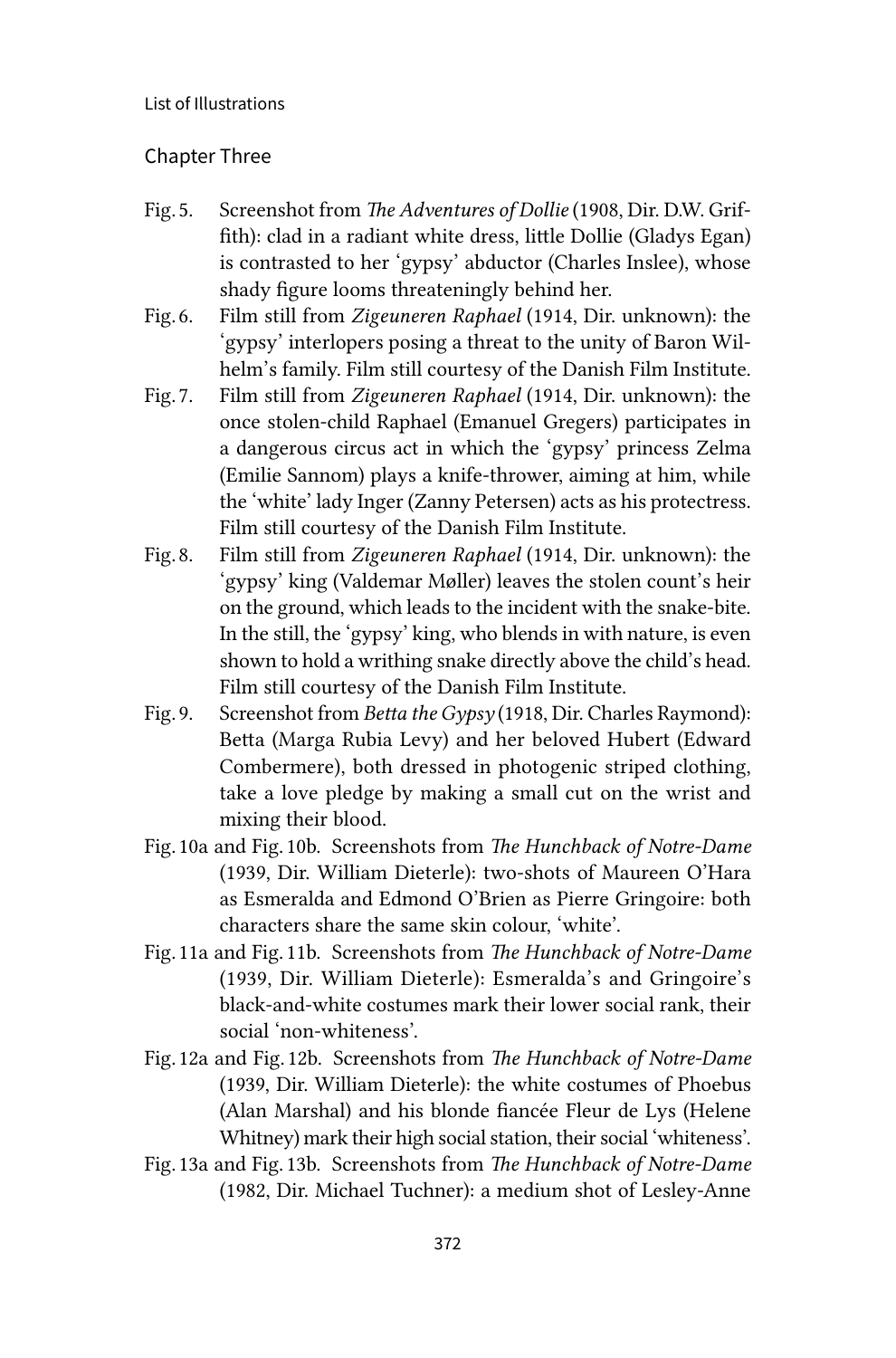Down as Esmeralda and a two-shot of her and Gerry Sundquist as Pierre Gringoire: the characters share the same light brown hair and skin colour, both are 'white'.

- Fig. 14a and Fig. 14b. Screenshots from *The Hunchback of Notre-Dame* (1956, Dir. Jean Delannoy): a medium shot of Gina Lollobrigida as Esmeralda; a two-shot of Phoebus (Jean Danet) and his fiancée Fleur de Lys (Danielle Dumont).
- Fig. 15. Screenshots from *The Hunchback of Notre-Dame* (1956, Dir. Jean Delannoy): a two-shot of Esmeralda and the 'gypsy' musician who accompanies her. The man has a very dark complexion that serves as a visual cue to suggest that Esmeralda's Southern beauty should be interpreted in the film's diegesis as 'nonwhite' in 'ethno-racial' terms.
- Fig. 16a and Fig. 16b. Screenshots from *The Hunchback of Notre-Dame* (1996, Dir. Gary Trousdale, and Kirk Wise): black-haired Esmeralda, whose snow-white blouse aids the viewer to perceive her as 'non-white', and yellow-blond Phoebus.

# Chapter Four

Fig. 17. Screenshot from the website of Harvard Film Archive. Film Series/Events. *Nicholas Ray: Hollywood's Last Romantic*. Short announcement of his film *Hot Blood* (1956). Web. 24 Apr 2020.

# Chapter Five

Fig. 18. Assembled screenshots from the documentary film *Vaudeville* (1997, Dir. Greg Palmer), a film quote from *Minstrel Days* (1941, Dir. Bobby Connolly) recreating the 'birth' of blackface minstrel shown as a dialogic situation.

# Chapter Six

Fig. 19. Screenshot from *The Bohemian Girl* (1936, Dir. James W. Horne and Charley Rogers): the 'gypsy' queen (Zeffie Tilbury) giving her orders to Salinas (Mitchell Lewis), the leader of the 'gypsy' rogues.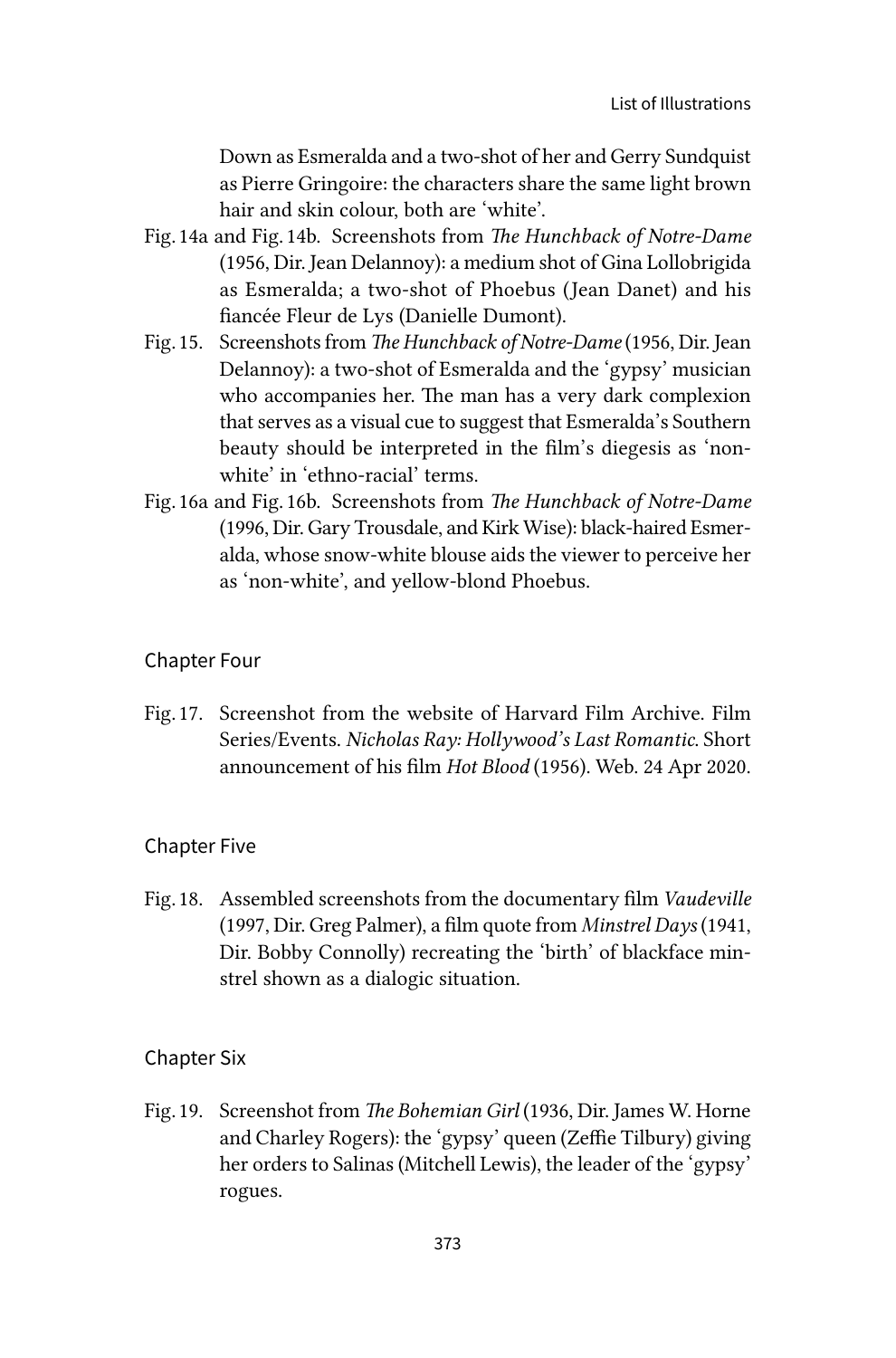- Fig. 20. Screenshot from *The Bohemian Girl* (1936, Dir. James W. Horne and Charley Rogers): a 'gypsy' mother telling her children to keep quiet.
- Fig. 21. Screenshot from *The Bohemian Girl* (1936, Dir. James W. Horne and Charley Rogers): Stan and Ollie in gypsyface gesturing to the spectators to keep quiet.
- Fig. 22a and Fig. 22b. Screenshots from *King of the Gypsies* (1978, Dir. Frank Pierson): Spiro Giorgio (Michael Gazzo) and his wife Danitza (Antonia Rey) (left) receive a sudden visit by king Zharko Stepanowicz (Sterling Hayden) and queen Rachel (Shelley Winters) (right), who have come to ask for the hand of their daughter in marriage.
- Fig. 23a and Fig. 23b. Screenshots from *King of the Gypsies* (1978, Dir. Frank Pierson): with a black scarf on her head and a pipe in her mouth, queen Rachel (Shelley Winters) visits the bed-ridden king (Sterling Hayden) in the hospital.
- Fig. 24a and Fig. 24b. Screenshots from *King of the Gypsies* (1978, Dir. Frank Pierson): blonde-haired Sharon in a white sports outfit moving nimbly around Dave, whose stooping posture and stiff movements are in turn accentuated by a long black leather coat.
- Fig. 25a and Fig. 25b. Screenshots from *King of the Gypsies* (1978, Dir. Frank Pierson): classic two-shots of the handsome 'gypsy' Dave (Eric Roberts) and the girl of his dreams, the pale-skinned, blonde Sharon (Annette O'Toole).
- Fig. 26. Screenshots from *King of the Gypsies* (1978, Dir. Frank Pierson): costumed in a flamboyant red suit and a yellow shirt, Groffo (Judd Hirsch) lies in a drunken stupor over the huge roasted pig served on the table.
- Fig. 27. Assembled screenshots from *The Gypsy and the Gentleman* (1958, Dir. Joseph Losey): Sir Paul Deverill (Keith Michell) trying in vain to hold on to Mademoiselle, a small pig smeared with white grease.
- Fig. 28. Assembled screenshots from *The Gypsy and the Gentleman* (1958, Dir. Joseph Losey): by pretending to be lost on a rainy night in the forest, Belle (Melina Mercouri) manages to enter the carriage of Sir Paul Deverill (Keith Michell); infatuated with her, Deverill marries Belle, sinks into alcoholism and eventually drowns together with her. Sir Deverill's sister Sarah (June Laverick) is the moral, social and 'ethno-racial' opposite of Belle.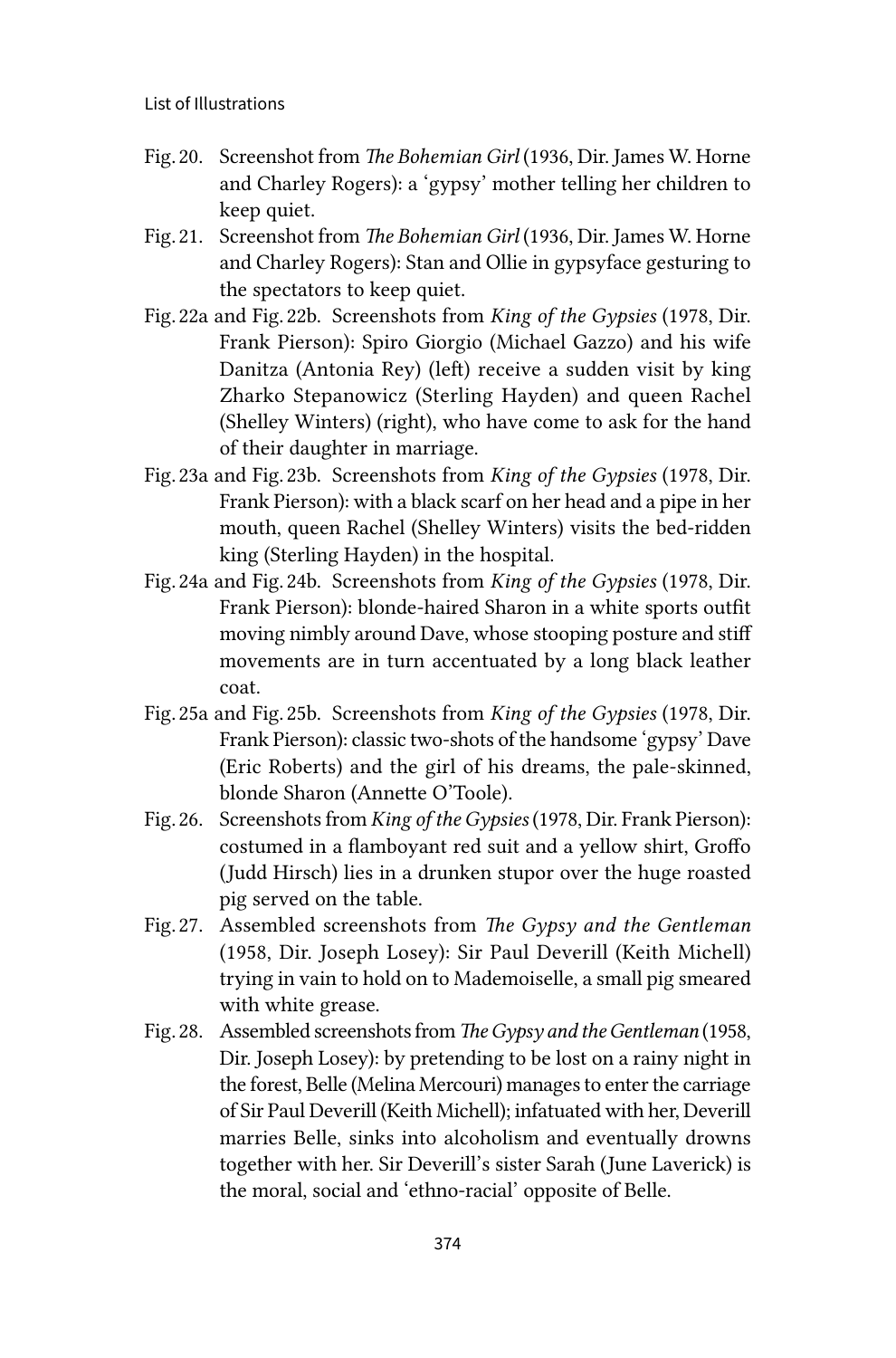Fig. 29a and Fig. 29b. Screenshots from *Black Cat, White Cat* (1998, Dir. Emir Kusturica): two visual metaphors of disintegration and downfall – a Trabant being devoured by a swine, and the fall of Dadan (Srđan Todorović).

#### Chapter Seven

- Fig. 30a and Fig. 30b. Screenshots from *Gucha Distant Trumpet* (2006, Dir. Dušan Milić): the Serbian orchestra Vladisho Trandafilović – Satchmo marked by the colours of bright daylight, and the 'gypsy' orchestra the Sandokan Tigers marked by the colours of night's darkness.
- Fig. 31a and Fig. 31b. Screenshots from *Gucha Distant Trumpet* (2006, Dir. Dušan Milić): Juliana (Aleksandra Manasijević), the blueeyed, blonde-haired beauty who serves as a cue, prompting the viewers to perceive her fellow people in the modus of the 'white' mask. Sandokan (Slavoljub Pesić), the leader of the Sandokan Tigers, has a distinctly darker face that serves as visual cue, prompting the viewers to perceive his fellows in the modus of the 'gypsy' mask.
- Fig. 32a and Fig. 32b. Screenshots from *Gucha Distant Trumpet* (2006, Dir. Dušan Milić): Satchmo's brass band in traditional Serbian dress, in sharp contrast to the Sandokan Tigers, who wear Italian purple suits with large tiger-patterned lapels.
- Fig. 33. Screenshot from *Gucha Distant Trumpet* (2006, Dir. Dušan Milić): a medium two-shot of golden-blonde Juliana (Aleksandra Manasijević) and her black-haired Romeo (Marko Marković); the forbidden love between the Serbian 'white' nation and its 'non-white' minority triumphs.
- Fig. 34. Screenshot from the short film *Remember* (2017, Dir. Igor Kachur): a two-shot of the persecuted black-haired Romni Lyalya (Serine Sianosyan), who finds a temporary hiding place in the house of blonde Maria (Anastasiya Pustovit).
- Fig. 35a and Fig. 35b. Screenshots from the short animation *Bango Vassil* (2016, Dir. Milen Vitanov, and Vera Trajanova), in which the 'gypsy' girl Ati is portrayed with waist-long black hair and thick black eyebrows. Following the logic of racialisation, Emil, the 'white' Bulgarian boy, who undergoes a cathartic ordeal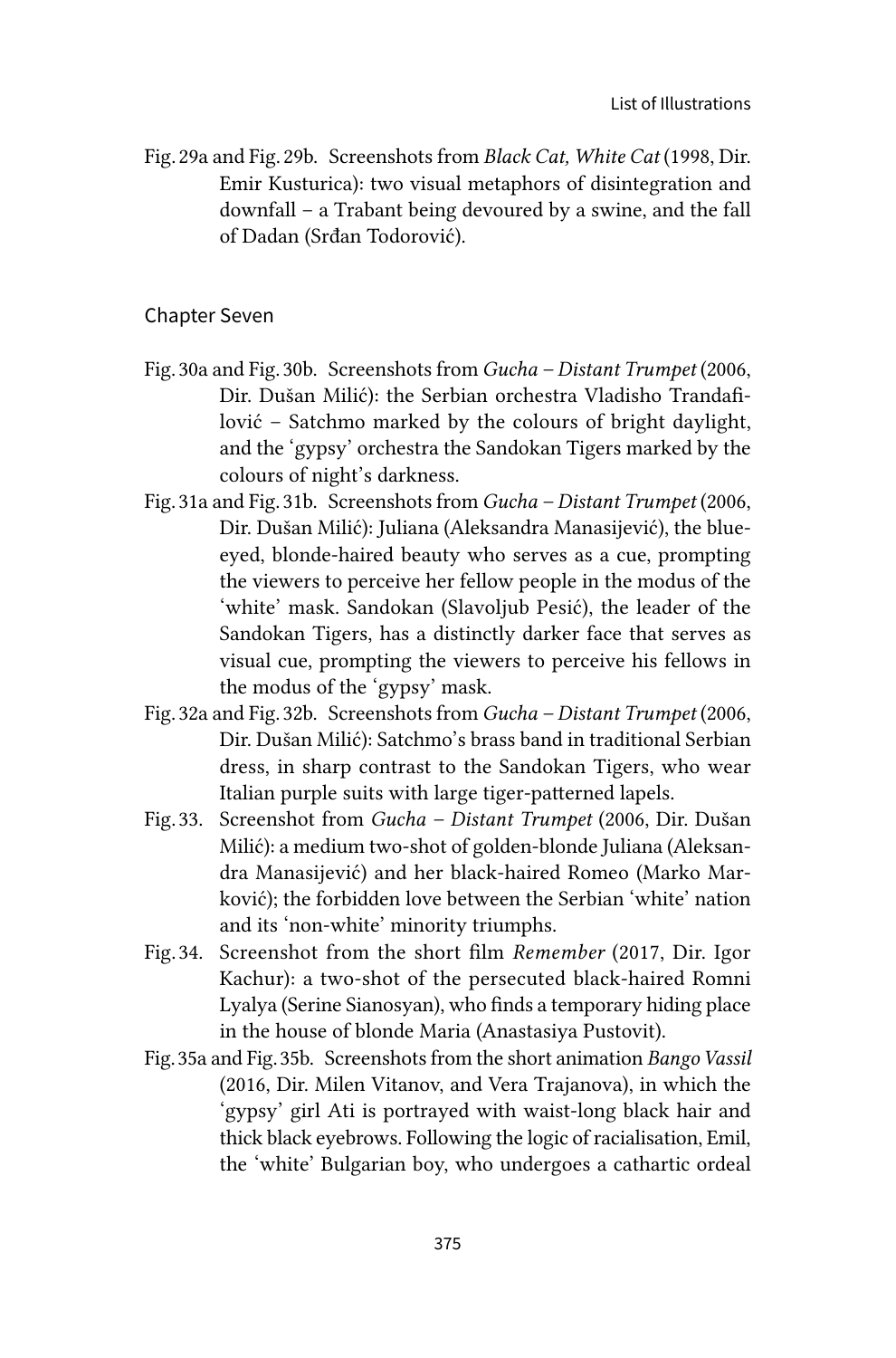together with Ati, is yellow-haired. Ati is also the only child to wear a brown knit hat with bear ears.

- Fig. 36. Screenshot from *Gipsy Anne* (1920, Dir. Rasmus Breistein): Gipsy Anne (Aasta Nielsen) in her new role as a nanny taking care of two town's children; notably, the three of them are clad in impeccable white from head to toe.
- Fig. 37a and Fig. 37b. Screenshots from *Gipsy Anne* (1920, Dir. Rasmus Breistein): two-shots of Gipsy Anne (Aasta Nielsen) with Haldor (Lars Tvinde) and with Jon (Einar Tveito); it is plain to see that due to the lack of white make-up, Haldor's bandaged hand appears almost black, strongly contrasting with his and Anne's faces.
- Fig. 38. Screenshot from *Gipsy Anne* (1920, Dir. Rasmus Breistein): Haldor (Lars Tvinde), his fiancée Margit Moen (Kristine Ullmo) and mother (Johanne Bruhn) sit in the first row during the court hearing. They wear a thick layer of white make-up, which renders their faces visible; in the film, being visible equals being white. The extras in the background, by contrast, wear no make-up and their flesh tones come off much darker, so that their faces appear both non-white and less clear to see.
- Fig. 39. Screenshot from *Gipsy Anne* (1920, Dir. Rasmus Breistein): Jon (Einar Tveito) before the judge (Edvard Drabløs) in court. The faces of the men in the background are without white make-up, looking distinctly darker.
- Fig. 40a and Fig. 40b. Screenshots from Papusza's introduction scene: an employee from the Ministry of Culture (Maja Meissner) and a peripheral character; the first close-up of the main character Papusza (Jowita Budnik) (*Papusza,* 2013, Dir. Joanna Kos-Krauze and Krzysztof Krauze).
- Fig. 41a and Fig. 41b. Screenshots from *Papusza* (2013): Jerzy Ficowski (Antoni Pawlicki) bringing Papusza a newspaper with her published poems and her pay; Papusza (Jowita Budnik) selling the pen that Jerzy Ficowski gave her as token of his friendship.
- Fig. 42a and Fig. 42b. Screenshots from *Papusza* (2013): young Papusza (Paloma Mirga) learning to read by the light of a self-made fire on a rainy night in the forest; a line drawing of a 'white' male, where the meaning of 'whiteness' can be decoded, all at once, as a social norm, as an 'ethno-racial' category and as a representational convention.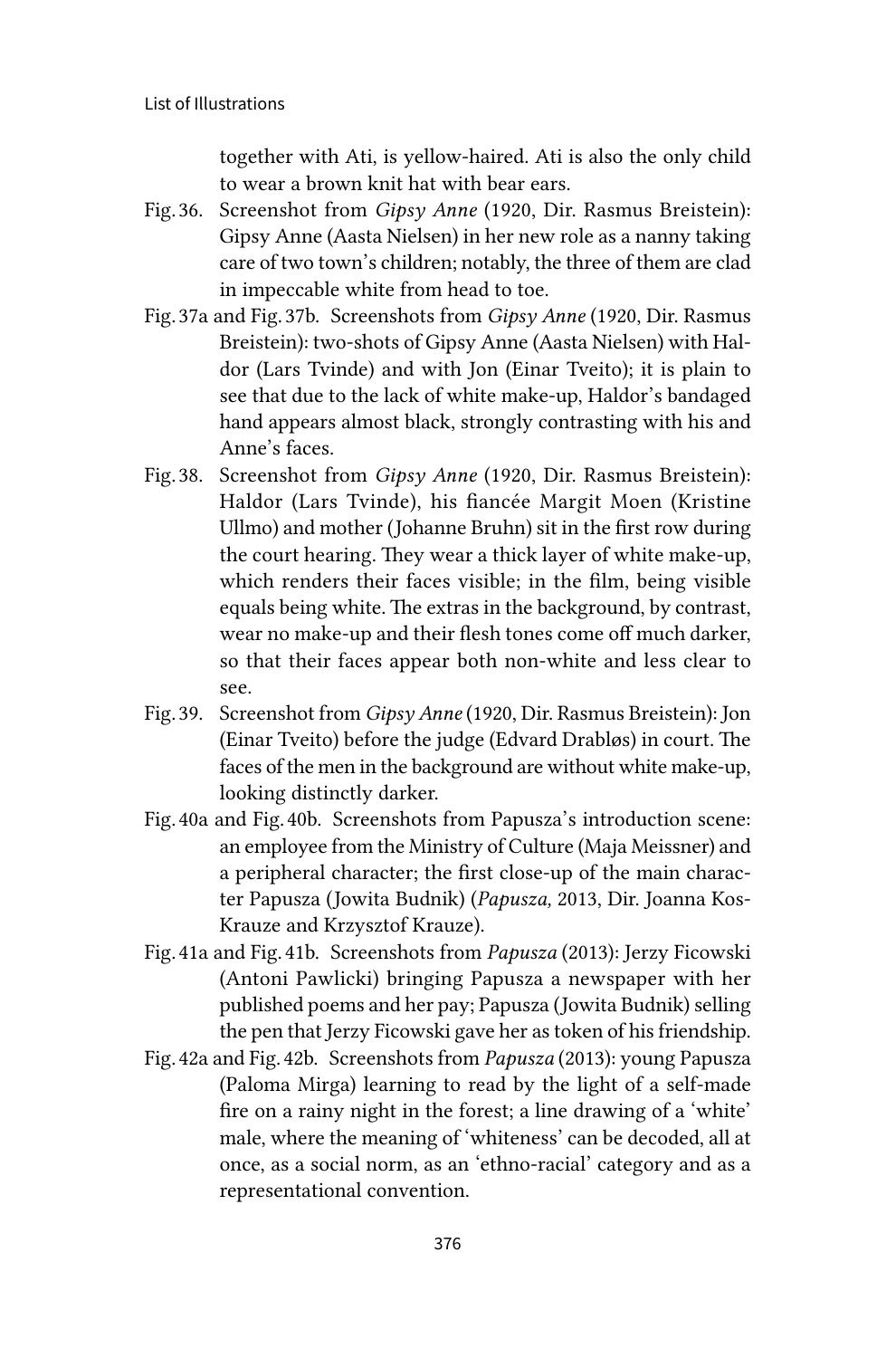- Fig. 43a and Fig. 43b. Screenshots from *Papusza* (2013): Wanda Ficowska (Joanna Niemirska), a peripheral character, asking her husband if Papusza was in love with him; a ten-second take of Papuzsa's back (Jowita Budnik) after parting with Jerzy Ficowski and disclosing her feelings to him in an unreciprocated kiss [57'38:57'47].
- Fig. 44a and Fig. 44b. Screenshots from *Papusza* (2013): young Papusza (Paloma Mirga) talking about books and reading with an upper-class lady, a peripheral character; a close-up of young Papusza readied for her wedding, which takes place at night in a forest.
- Fig. 45a and Fig. 45b. Screenshots from *Papusza* (2013): Papuzsa (Jowita Budnik) next to a swarthy-faced 'gypsy' female, the three women secretly examining the contents of Jerzy Ficowski's bag; Papuzsa (Jowita Budnik) and Jerzy Ficowski (Antoni Pawlicki) standing shoulder to shoulder behind a thin curtain of rain.

# Chapter Eight

- Fig. 46a and Fig. 46b. Screenshots from *Queen of the Gypsies* (1975, Dir. Emil Loteanu): the blonde-haired owner of a clothes shop welcoming his highness, the nobleman Antol Siladi (Ion Sandri Scurea) to inspect the latest Parisian fashion. Rada (Svetlana Tomá) and her female companions in 'gypsy' costumes characterised by multiple patterns, layers and frills.
- Fig. 47a and Fig. 47b. Screenshots from *Queen of the Gypsies* (1975, Dir. Emil Loteanu): Rada's blond-haired suitor, the landowner Antol Siladi, next to her dark-haired father Danilo (Vsevolod Gavrilov). Rada's 'gypsy' suitor Zobar (Grigore Grigoriu) accompanied by the clownish 'gypsy' pauper Bucha (Boryslav Brondukov).
- Fig. 48a and Fig. 48b. Screenshots from *Nelly's Adventure* (2016): the black-haired 'gypsy' thug Hokus (Marcel Costea) offering the stranded Klabunt family a lift to Sibiu. Hokus mixing sleeping drops into Nelly's drink, with her blond-haired father Robert Klabund (Kai Lentrodt), wearing a beige jacket, sitting at the table in the background.